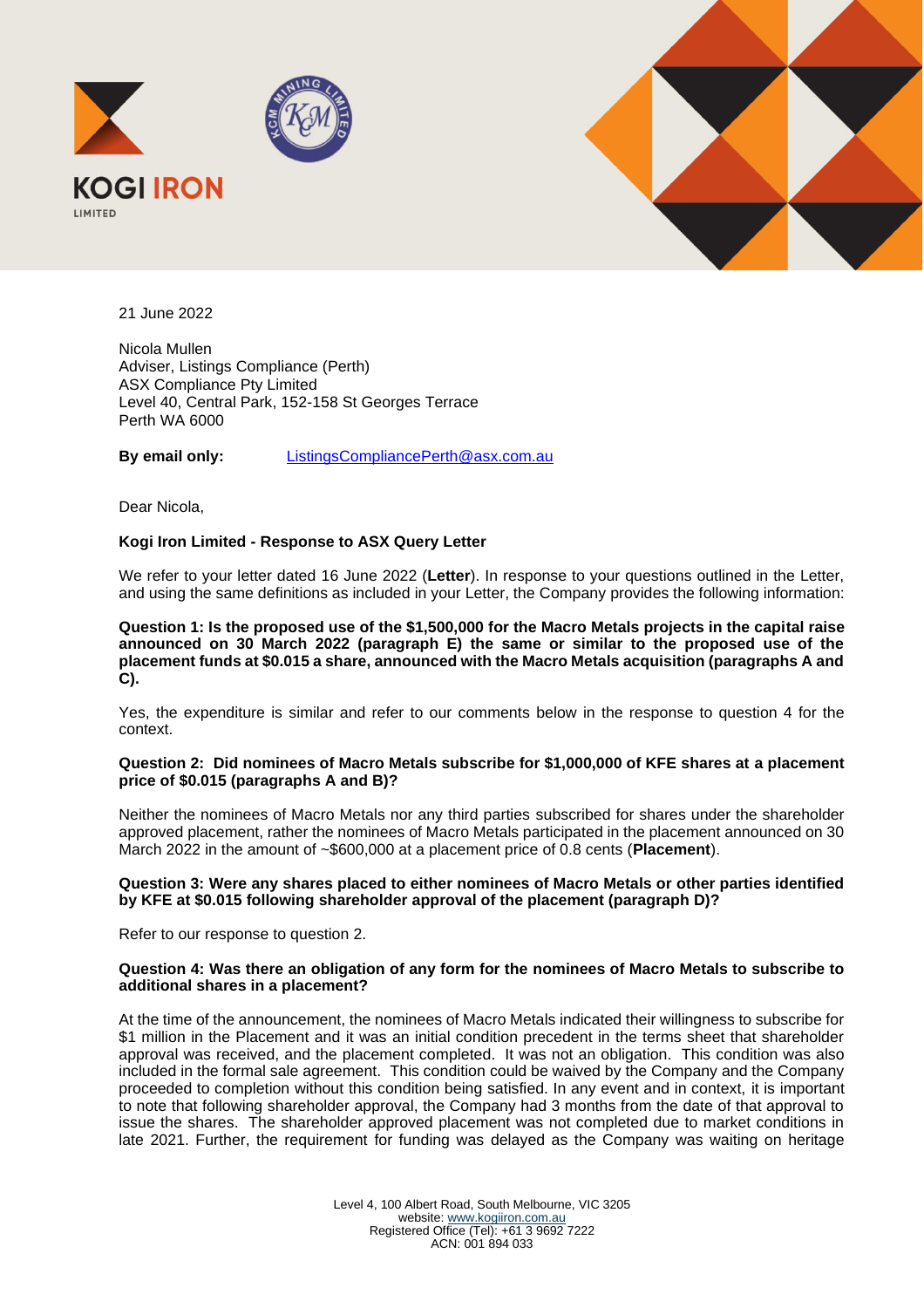



approvals for the Macro projects. Discussions to schedule the Heritage Survey are ongoing with the Traditional Owners.

# **Question 5: If the answer to Question 4 is "no", why did KFE:**

### **5.1 Use the word "will" to describe the action the nominees of Macro Metals would take in relation to subscribing to the placement shares in the announcement of the acquisition (paragraph A) and in the annual report (paragraph B)?**

This wording was drafted based on the genuine belief of the Company based on the discussions with the Macro vendors that they would subscribe for the shares under the approved placement. Due to the change in market conditions as noted in the response to question 4, the subscription did not occur.

### **5.2 State that KFE "will have sufficient funds" to implement the iron ore exploration plans if shareholder approval was obtained (paragraph A)?**

This statement was based on an indicative budget and plan, and the timing did change for the reasons set out in our response to question 4. The amount ultimately raised by the Placement announced on 30 March 2022 is sufficient for the current proposed exploration programs.

**Question 6: It appears to ASX that the nominees of Macro Metals were effectively granted free options to invest in KFE at \$0.015. ASX further observes that nominees of Macro Metals participated in the 30 March 2022 placement at the lower price of \$0.008. Does KFE consider that it effectively granted equity securities in the form of options to the nominees of Macro Metals?**

# **6.1 If not, please explain the basis for that view; or**

KFE did not grant free options to invest. The approval received from shareholders at the general meeting was in normal terms and gave authority to KFE to issue the securities on the terms of that approval. Please refer to the reasons for not proceeding in the response to question 4.

**6.2 If so, please explain the basis for KFE's apparent view that it met its obligations under Listing Rule 3.10.**

Please refer to our response to question 7.2.

**Question 7: ASX notes that the placement at \$0.015 appeared to be material for KFE to have sufficient funds to realise value through rapid exploration, resource definition and small-scale production of the Macro Metals projects (paragraph A).**

# **7.1 When did KFE become aware it was not going to raise any funds though the placement?**

In line with the approval received, the Company continued to monitor the market for 3 months after the general meeting. To the extent a specific date of awareness is required, 19 February 2022 is the latest date by which the Company could have undertaken the placement. The placement did not proceed for the reasons set out in the response to question 4.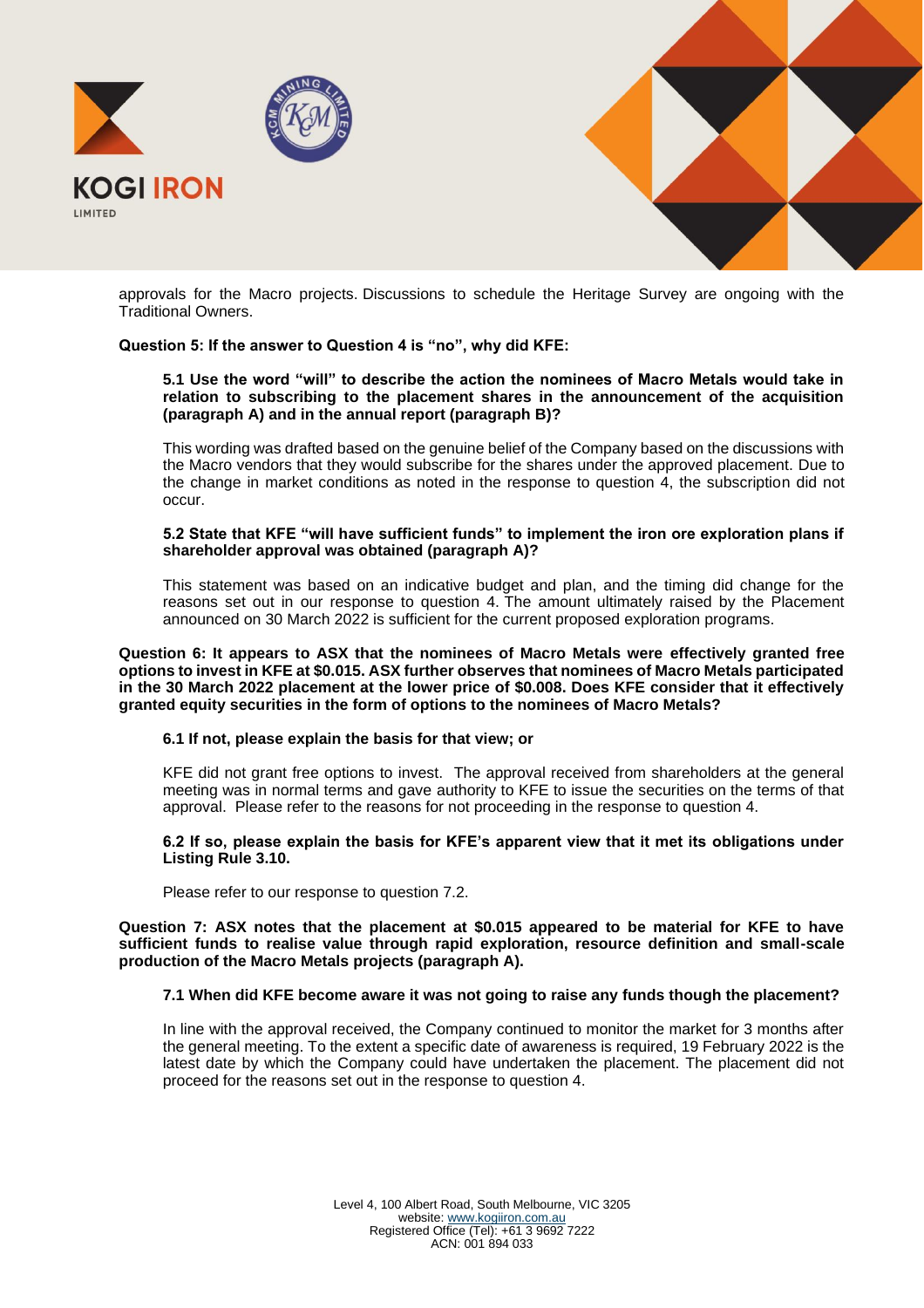

**7.2 Was the failure to raise funds or the decision not to raise funds following shareholder approval (paragraph D) immediately disclosed to the market? Does KFE consider this to be consistent with its obligations under Listing Rule 3.1? Please provide the basis for this view. If KFE is of the view that this was disclosed, please identify the announcement that specifically discloses this.**

The Appendix 2A lodged on 30 November 2021 post the general meeting confirmed the issue of the consideration for the acquisition and noted that the placement securities were yet to be issued (see page 3). When read with the notice of meeting disclosure and the approval from shareholders, the market was fully informed that the Company had the authority to issue these shares within the 3 month post approval period. We would submit that as there was no further announcement, the market was fully informed that the shares were not in fact issued, as the issue would have required an announcement in its own right and a cleansing statement.

**Question 8: Please confirm that KFE is complying with the Listing Rules and, in particular, Listing Rule 3.1.**

KFE confirms that it is in compliance with the Listing Rules and, in particular, the Company confirms that it is in compliance with Listing Rule 3.1.

**Question 9: Please confirm that KFE's responses to the questions above have been authorised and approved in accordance with its published continuous disclosure policy or otherwise by its board or an officer of KFE with delegated authority from the board to respond to ASX on disclosure matters.**

The Company confirms its responses to the above questions have been duly authorised in accordance with KFE's Continuous Disclosure Policy.

We trust that our responses sufficiently address your queries, but please do not hesitate to contact me if further information is required.

Yours sincerely, **Kogi Iron Limited**

ide Varme

Patricia Vanni Company Secretary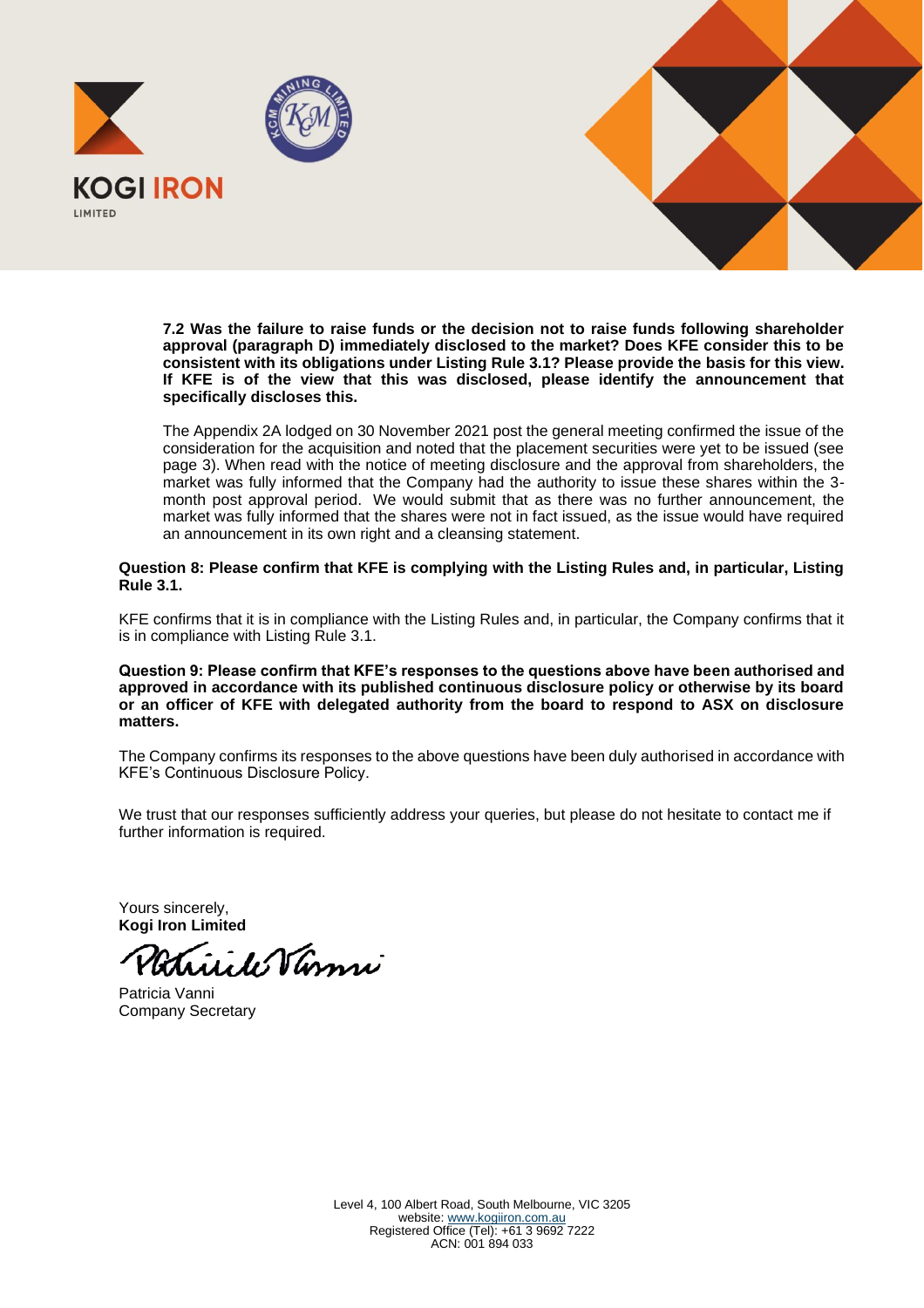

16 June 2022 Reference: 53991

Ms Patricia Vanni de Oliveria Company Secretary

By Email: Patricia.Vanni@vistra.com

Dear Ms Vanni

# **Kogi Iron Limited ('KFE'): Query Letter**

ASX refers to the following:

### Acquisition of Macro Metals

<span id="page-3-1"></span>A. KFE's announcement titled "Proposed Acquisition of Macro Metals Limited and the Advanced Quality Palabra Iron Ore Projects" released on the ASX Market Announcements Platform ('**MAP**') on 23 September 2021, which disclosed (relevantly, emphasis added) that:

*"Kogi to purchase 100% of the shares in Macro Metals for 100% scrip consideration (Proposed Acquisition). The consideration payable for Macro Metals is… In addition, nominees of Macro Metals will subscribe for a \$1M placement in Kogi at an issue price of 1.5c per share, with up to a further \$1M targeted to be placed by Kogi, for a total placement of up to \$2M…*

*Exploration targeting is complete and, if shareholder approval is obtained for the Placement, Kogi will have sufficient funds to implement the iron ore exploration plan and define resources of iron ore deposits…* 

*The medium to long-term nature of realising an investment return on the Agbaja Project would be well complemented by a nearer term opportunity to realise value for shareholders through the rapid exploration, resource definition and potential small scale production opportunities that the assets of Macro Metals now offers"*

<span id="page-3-3"></span>B. KFE's annual report for the year ended 30 June 2021 released on MAP on 29 October 2021, which disclosed (emphasis added):

*"In addition, nominees of Macro Metals will subscribe for a \$1M placement in Kogi at an issue price of 1.5c per share, with up to a further \$1M targeted to be placed by Kogi, for a total placement of up to \$2M"*

- <span id="page-3-2"></span>C. KFE's Notice of General Meeting released on MAP on 18 October 2021, which stated that of the \$2,000,000 to be raised, \$1,500,000 of the funds was intended to be used on the "Exploration of the Macro Tenements".
- <span id="page-3-4"></span>D. KFE's Results of General Meeting released on MAP on 19 November 2021, which stated that resolution number 3, concerning the issue of shares under the placement, was carried by shareholders.
- <span id="page-3-0"></span>E. KFE's Investor Presentation for its proposed capital raise of \$5,000,000, released on MAP on 30 March 2022. Slide 12 of the presentation stated that \$1,500,000 of the proposed raise was intended for the "Exploration on the Tenements" and listed seven Macro Metal projects.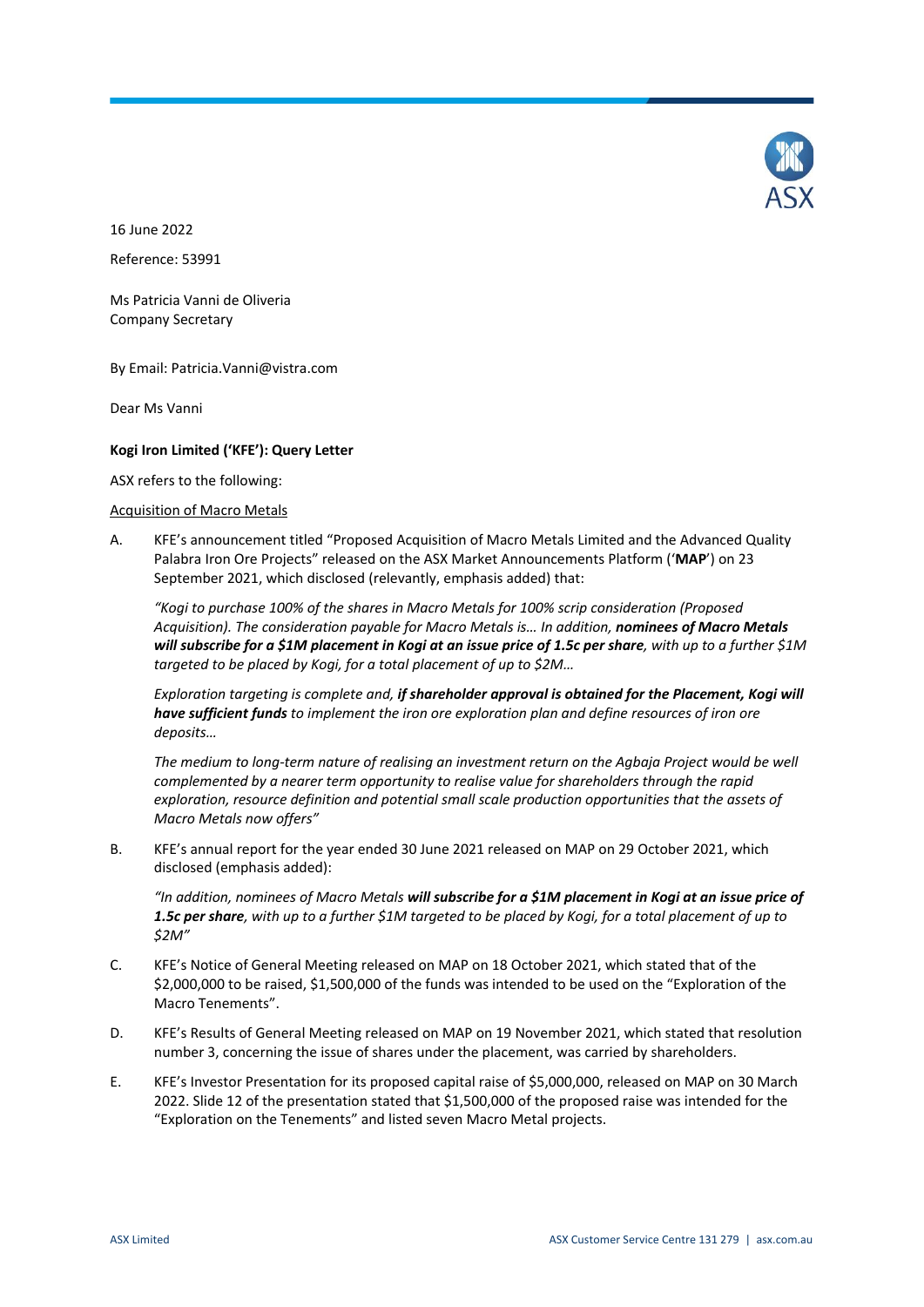### Listing Rules

- F. Listing Rule 3.1, which requires a listed entity to immediately give ASX any information concerning it that a reasonable person would expect to have a material effect on the price or value of the entity's securities.
- G. Listing Rule 3.10, which requires a listed entity to immediately disclose to the ASX details of a proposed issue of equity securities.
- H. Listing Rule 19.12, which defines an equity security to include an option or a right to an issued or unissued share, or an option over the aforementioned securities.

### **Request for information**

Having regard to the above, ASX asks KFE to respond separately to each of the following questions and requests for information:

- 1. Is the proposed use of the \$1,500,000 for the Macro Metals projects in the capital raise announced on 30 March 2022 (paragrap[h E\)](#page-3-0) the same or similar to the proposed use of the placement funds at \$0.015 a share, announced with the Macro Metals acquisition (paragraph[s A](#page-3-1) an[d C\)](#page-3-2).
- 2. Did nominees of Macro Metals subscribe for \$1,000,000 of KFE shares at a placement price of \$0.015 (paragraph[s A](#page-3-1) and [B\)](#page-3-3)?
- 3. Were any shares placed to either nominees of Macro Metals or other parties identified by KFE at \$0.015 following shareholder approval of the placement (paragrap[h D\)](#page-3-4)?
- <span id="page-4-0"></span>4. Was there an obligation of any form for the nominees of Macro Metals to subscribe to additional shares in a placement?
- 5. If the answer to Question [4](#page-4-0) is "no", why did KFE:
	- 5.1 Use the word "will" to describe the action the nominees of Macro Metals would take in relation to subscribing to the placement shares in the announcement of the acquisition (paragrap[h A\)](#page-3-1) and in the annual report (paragrap[h B\)](#page-3-3)?
	- 5.2 State that KFE "will have sufficient funds" to implement the iron ore exploration plans if shareholder approval was obtained (paragrap[h A\)](#page-3-1)?
- 6. It appears to ASX that the nominees of Macro Metals were effectively granted free options to invest in KFE at \$0.015. ASX further observes that nominees of Macro Metals participated in the 30 March 2022 placement at the lower price of \$0.008. Does KFE consider that it effectively granted equity securities in the form of options to the nominees of Macro Metals?
	- 6.1 If not, please explain the basis for that view; or
	- 6.2 If so, please explain the basis for KFE's apparent view that it met its obligations under Listing Rule 3.10.
- 7. ASX notes that the placement at \$0.015 appeared to be material for KFE to have sufficient funds to realise value through rapid exploration, resource definition and small-scale production of the Macro Metals projects (paragrap[h A\)](#page-3-1).
	- 7.1 When did KFE become aware it was not going to raise any funds through the placement?
	- 7.2 Was the failure to raise funds or the decision not to raise funds following shareholder approval (paragrap[h D\)](#page-3-4) immediately disclosed to the market? Does KFE consider this to be consistent with its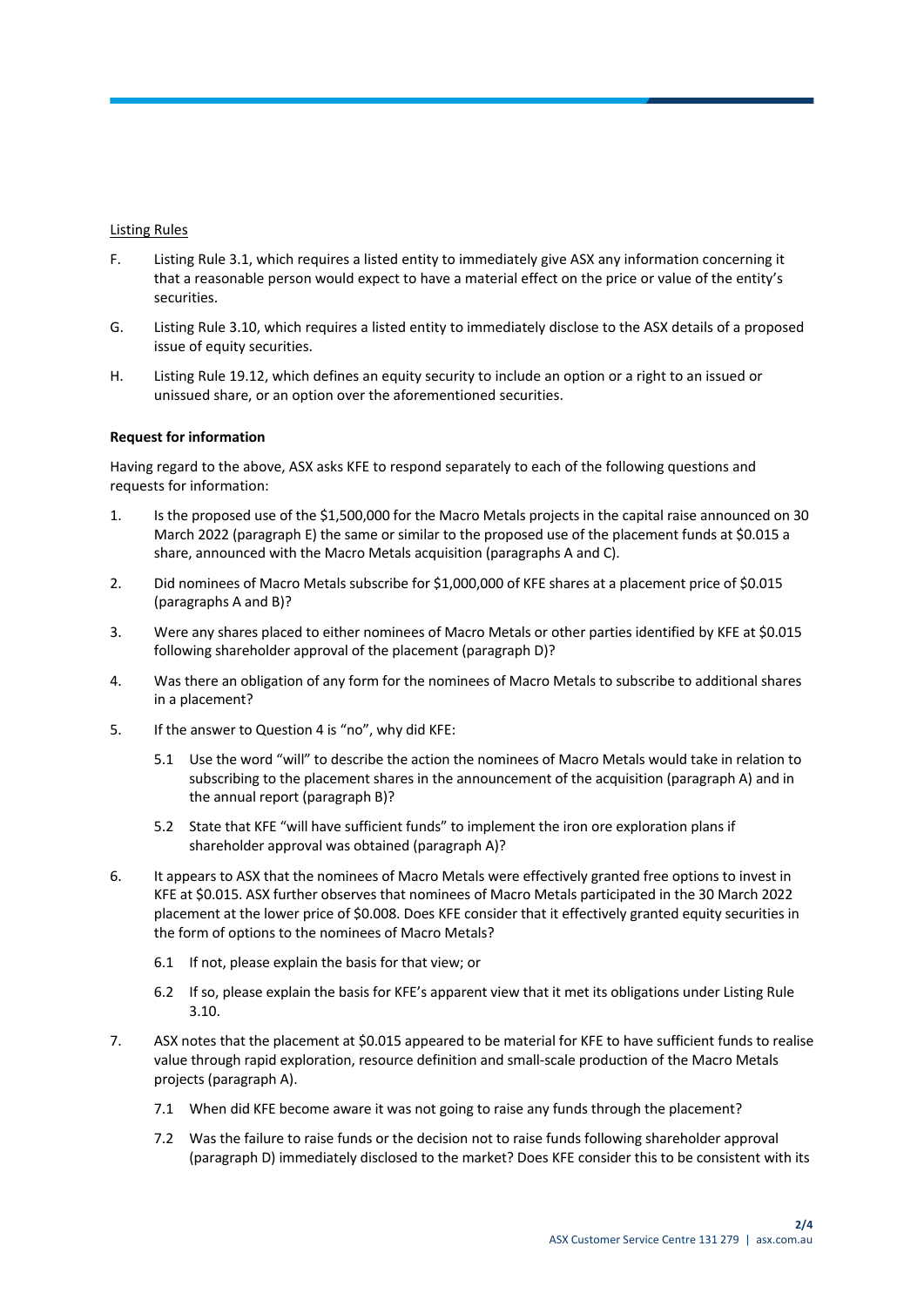obligations under Listing Rule 3.1? Please provide the basis for this view. If KFE is of the view that this was disclosed, please identify the announcement that specifically discloses this.

### Listing Rules

- 8. Please confirm that KFE is complying with the Listing Rules and, in particular, Listing Rule 3.1.
- 9. Please confirm that KFE's responses to the questions above have been authorised and approved in accordance with its published continuous disclosure policy or otherwise by its board or an officer of KFE with delegated authority from the board to respond to ASX on disclosure matters.

#### **When and where to send your response**

This request is made under Listing Rule 18.7. Your response is required as soon as reasonably possible and, in any event, by no later than **12:00 PM AWST Tuesday, 21 June 2022**. You should note that if the information requested by this letter is information required to be given to ASX under Listing Rule 3.1 and it does not fall within the exceptions mentioned in Listing Rule 3.1A, KFE's obligation is to disclose the information 'immediately'. This may require the information to be disclosed before the deadline set out in the previous paragraph and may require KFE to request a trading halt immediately.

Your response should be sent to me by e-mail at **ListingsCompliancePerth@asx.com.au**. It should not be sent directly to the ASX Market Announcements Office. This is to allow me to review your response to confirm that it is in a form appropriate for release to the market, before it is published on the ASX Market Announcements Platform.

#### **Trading halt**

If you are unable to respond to this letter by the time specified above, you should discuss with us whether it is appropriate to request a trading halt in KFE's securities under Listing Rule 17.1. If you wish a trading halt, you must tell us:

- the reasons for the trading halt;
- how long you want the trading halt to last;
- the event you expect to happen that will end the trading halt;
- that you are not aware of any reason why the trading halt should not be granted; and
- any other information necessary to inform the market about the trading halt, or that we ask for.

We require the request for a trading halt to be in writing. The trading halt cannot extend past the commencement of normal trading on the second day after the day on which it is granted. You can find further information about trading halts in Guidance Note 16 *Trading Halts & Voluntary Suspensions*.

#### **Suspension**

If you are unable to respond to this letter by the time specified above, ASX will likely suspend trading in KFE's securities under Listing Rule 17.3.

# **Listing Rules 3.1 and 3.1A**

In responding to this letter, you should have regard to KFE's obligations under Listing Rules 3.1 and 3.1A and also to Guidance Note 8 *Continuous Disclosure*: Listing Rules 3.1 – 3.1B. It should be noted that KFE's obligation